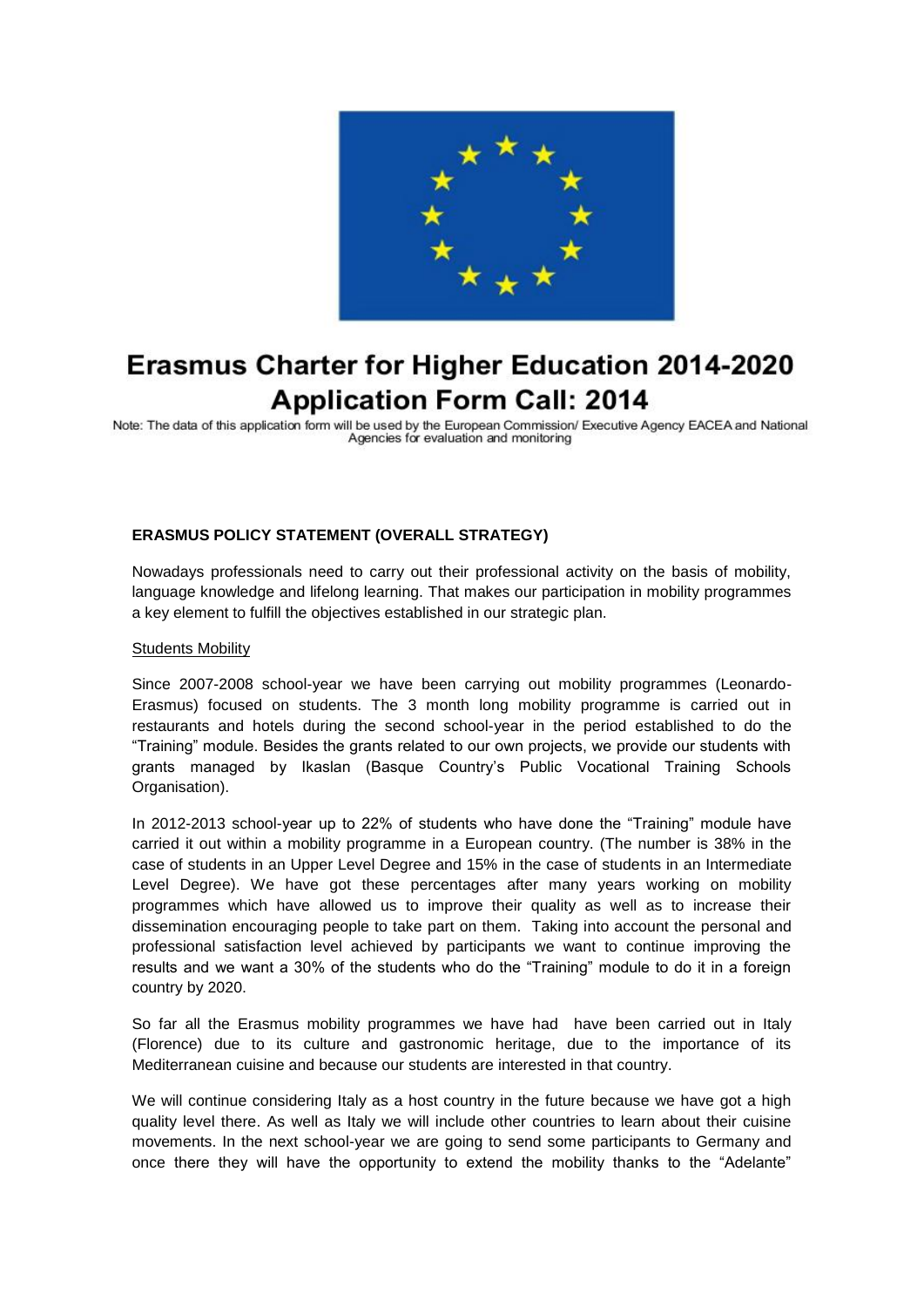programme promoted by the Göttingen Chamber of Commerce, with whom we have just established contact.

Regarding Italy we will send participants to the restaurants which have been positively assessed in the previous years. Regarding Germany we have been offered some hotels, which fulfill our requirements, in Göttingen and Hannover by the Göttingen Chamber of Commerce. In any case, whenever we choose a new restaurant or hotel we will agree with them on the competences to be acquired by the participants, the tasks to be carried out, the calendartimetable and the monitoring process.

We have had some participants in different Italian hotels owned by Sol Melia (Spanish hotel chain which has got hotels in many European cities). We want to establish contacts with more similar companies as they are a key element regarding our students' mobility and employability, furthermore, in many cases they provide free accommodation which allows us an efficient costs management.

We will carry out mobility programmes for students of Upper Level Technician in Kitchen Management but at the same time we will provide grants managed by Ikaslan (Consortium, with whom we collaborate).

### Staff mobility

Besides, we will encourage staff to take part in mobility projects to establish contacts with other Hospitality and Catering Industry Schools and related companies (hotels, restaurants…), located mainly in the host countries where our students carry out their internships. The objective will be to create sustainable cooperation nets to exchange knowledge, experiences, working methods…

We will create a working team in the school which, after collaborating with other schools and companies, will provide ideas, knowledge and experiences in order to allow us to update our education programmes to the economical and social situation and to increase the quality level of higher education.

## **THE STRATEGY FOR THE ORGANISATION AND IMPLEMENTATION OF INTERNATIONAL PROJECTS**

The school's International Project Manager will contact other Hotel and Catering Industry Schools and related companies in the countries to which our students will go in their training mobilities (Italy, Germany, France, Ireland…).

The schools and companies selected will be the ones which are interested on:

- The modernisation and the internationalisation.
- Working in a common project to exchange knowledge and experiences and to promote innovation and creativity.
- Creating sustainable strategic partnerships and international cooperation projects.
- Taking part in mobility programmes which will allow to send-host students and staff.

Firstly we will contact Hotel and Catering Industry Schools and with them we will specify thoroughly the elements mentioned above and the action plan to carry out. After doing that, hotels and restaurants will be invited to take part in the project.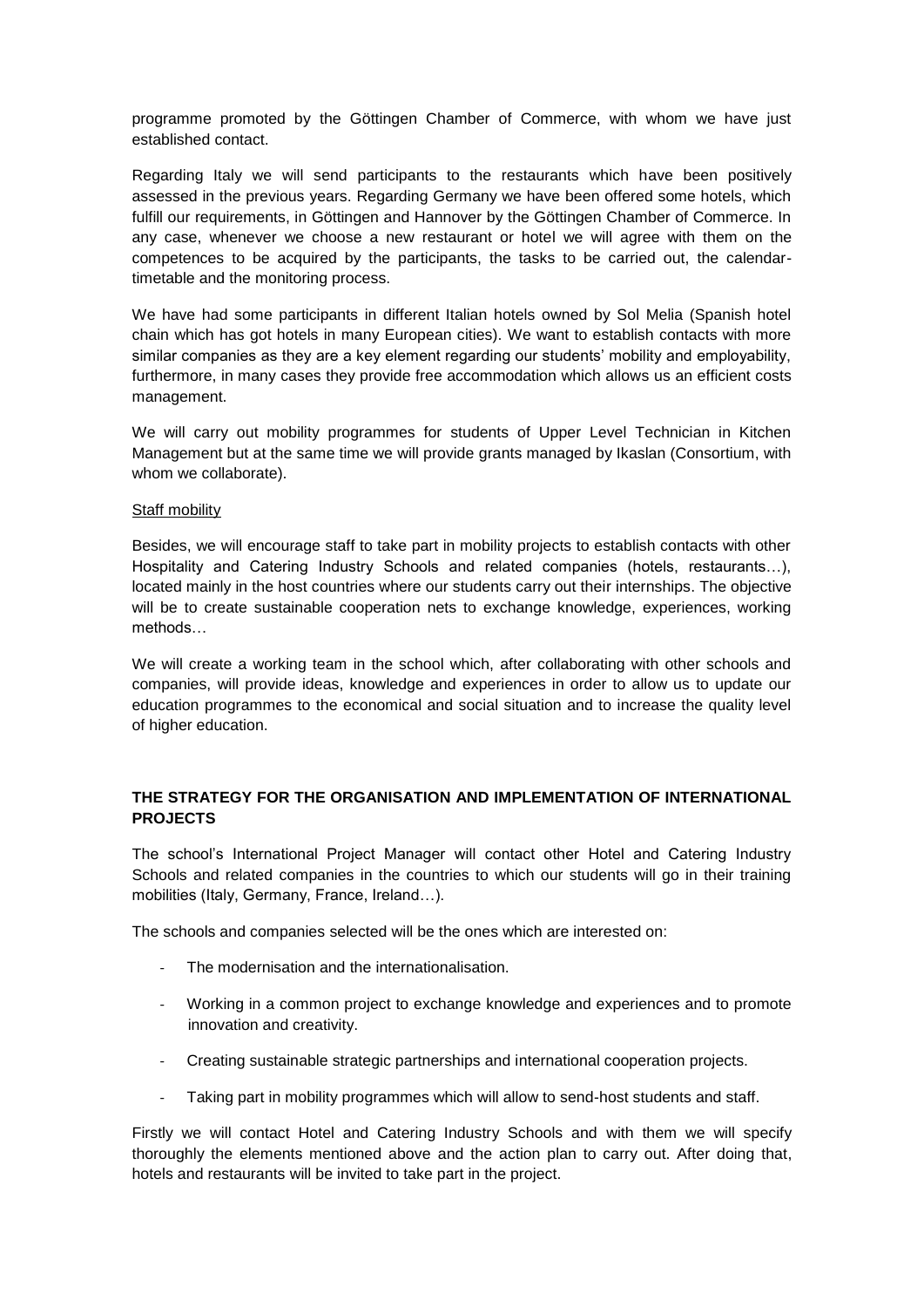To create and to strengthen the cooperation groups, staff mobility will be done. Those who take part in mobility programmes will be in charge of carrying out the internationalisation strategy in the school with all educative departments' support and help (the principal and his team, teachers, English department, IT department, Secretary…).

Once the cooperation team's objectives and plans are set, students' mobility programmes will be carried out, mainly training mobilities.

Thanks to the mobilities (students and staff), we will promote the education of high skilled professionals (professional competences, transversal competences, e-skills, creativity…) to educate the professionals Europe's requires and to increase their employability.

## **IMPACT OF OUR PARTICIPATION IN THE PROGRAMME ON THE MODERNISATION OF OUR INSTITUTION (For each of the 5 priorities of the Modernisation Agenda)**

By taking part in mobility projects our school wants to contribute to the modernisation and internationalisation of our educational programmes which will be attained by getting the following five priorities held by the European Union's modernisation and internationalisation agenda in higher education:

1- To increase attainment levels to provide the graduates and the researchers Europe needs.

The experience we have had so far makes clear that students who take part in mobility programmes acquire several competences and knowledge which are very important in todays labour market. They get a major personal autonomy, knowledge about other working methods and organisations and a positive vision regarding to geographical mobility.

2- To improve the quality and relevance of higher education.

The experience and knowledge provided by these projects contribute to update and to improve our educational programmes adapting them to the labour market necessities. This allows an increase in the quality level and prestige of our educational programmes.

3- To strengthen the quality in higher education through mobility and cross-border cooperation.

The cooperation nets with other schools and companies allows knowledge and experiences exchange which once applied strategically in our educational programmes strengthen their quality level.

4- To link higher education, research and business for excellence and regional development.

The mobility projects awake our awareness of the relevance of cooperating with the Hospitality and Catering Industry professional field sharing common objectives to promote the regional development and to educate the professionals which are required at the time.

5- To improve governance and funding.